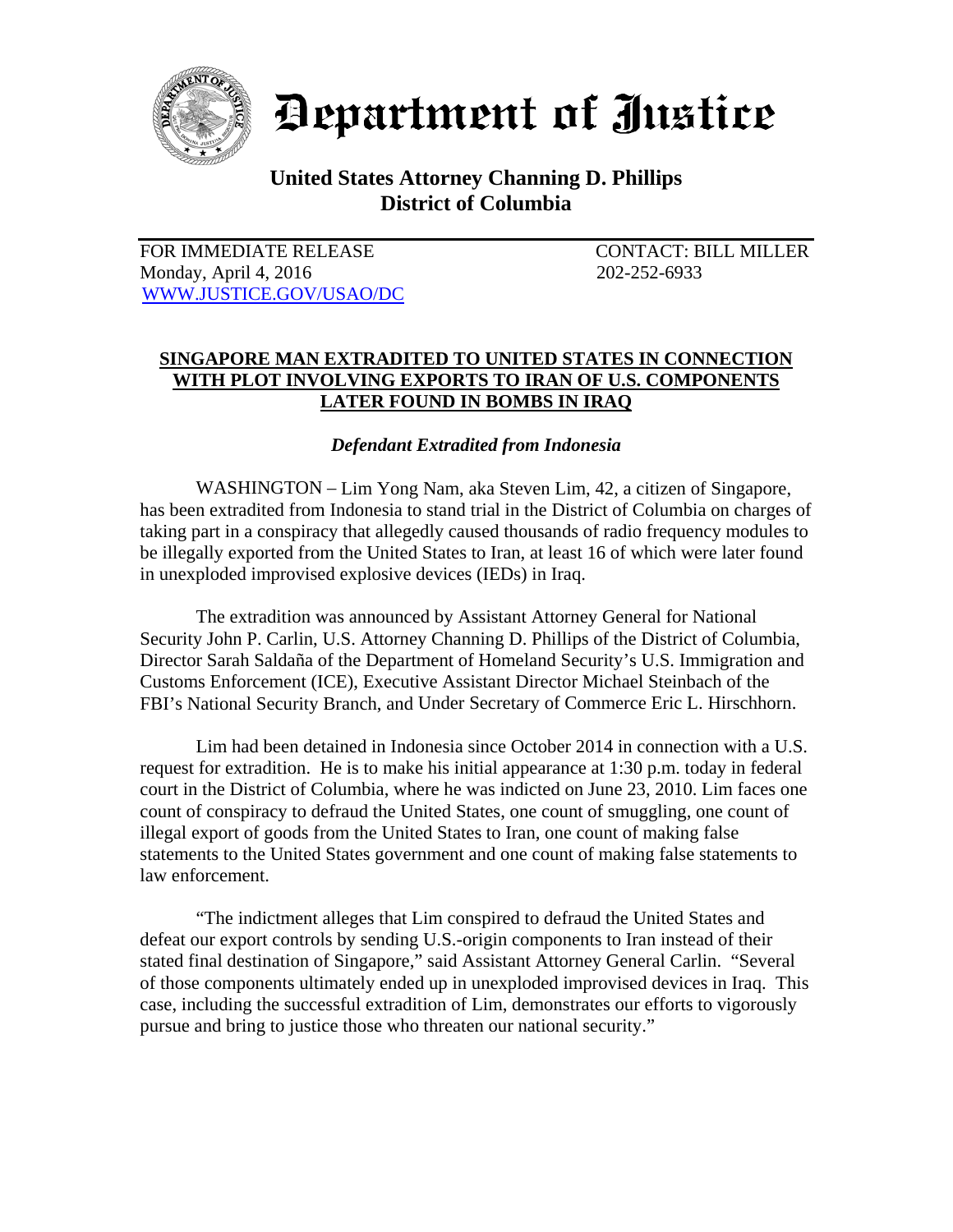"Thanks to the efforts of law enforcement here and abroad, Lim Yong Nam will now appear in an American courtroom to face charges involving the illegal export of sensitive technology," said U.S. Attorney Phillips. "As alleged in the indictment, the parts at issue here wound up in Iran and then on the battlefields in Iraq. The extradition of this defendant demonstrates our commitment to aggressively investigating and prosecuting those who violate our export controls and threaten our nation's security."

"Improvised explosive devices (IEDs) have injured or killed thousands of military service members overseas. The U.S.-made products Mr. Lim is accused of illegally exporting were found in several of the devices used against America's warfighters," said ICE Director Saldaña. "After a long investigative process, Mr. Lim is back on U.S. soil to answer for his actions."

 "The illegal export of restricted U.S. technology is extremely harmful to our national security," said Executive Assistant Director Steinbach of the FBI's National Security Branch. "In this case the technology had lethal applications and was used in improvised explosive devices in Iraq which endangered U.S. and coalition forces. This investigation was a coordinated effort by many agency partners and shows our determination to identify and bring to justice all those who steal sensitive technology."

"The extradition of Lim Yong Nam highlights the significant cooperation of U.S. law enforcement agencies and our international partners to pursue and prosecute those who pose a threat to our national security, especially to U.S. service members overseas," said Under Secretary Hirschhorn. "I commend the outstanding efforts of all of the agencies involved in the case."

According to a superseding indictment that was returned against Lim and other defendants on Sept. 15, 2010, IEDs were the major source of American combat casualties in Iraq. The conspiracy alleged in the indictment involved radio frequency modules that have several commercial applications, including in wireless local area networks connecting printers and computers in office settings. These modules include encryption capabilities and have a range allowing them to transmit data wirelessly as far as 40 miles when configured with a high-gain antenna. These same modules also have potentially lethal applications. Notably, during 2008 and 2009, coalition forces in Iraq recovered numerous modules made by the Minnesota firm that had been utilized as part of the remote detonation system for IEDs.

 The superseding indictment alleges that between June 2007 and February 2008, Lim and others caused 6,000 modules to be purchased and illegally exported from the Minnesota-based company through Singapore, and later to Iran, in five shipments, knowing that the export of U.S.-origin goods to Iran was a violation of U.S. law. In each transaction, Lim and others made misrepresentations and false statements to the Minnesota firm that Singapore was the final destination of the goods. Similarly, according to the superseding indictment, Lim and others caused false documents to be filed with the U.S. government, in which they claimed that Singapore was the ultimate destination of the modules. At the time of these activities, Lim and others were allegedly communicating with one another about U.S. laws prohibiting the export of U.S.-origin goods to Iran. However, in November 2009, Lim told U.S. authorities that he had never participated in illicit exports to Iran, the superseding indictment alleges.